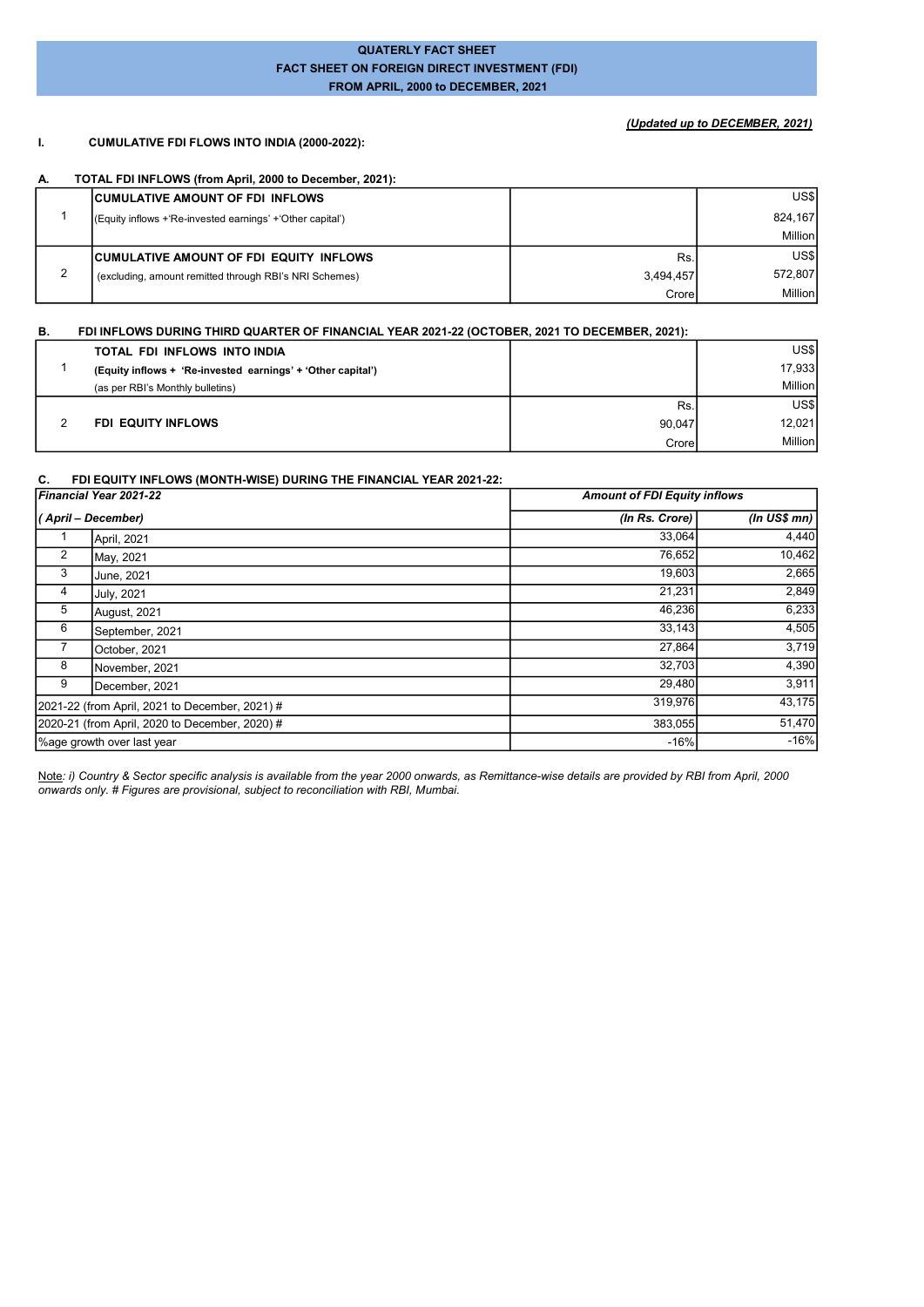### D. SHARE OF TOP INVESTING COUNTRIES FDI EQUITY INFLOWS (Financial years):

|                      |                                    |                                       | 2019-20    | 2020-21    | 2021-22    | Cumulative     | %age to total  |
|----------------------|------------------------------------|---------------------------------------|------------|------------|------------|----------------|----------------|
|                      |                                    | Amt. in Rupees                        | $(ApriI -$ | $(ApriI -$ | $(ApriI -$ | <b>Inflows</b> | <b>Inflows</b> |
| Ranks                | Country                            | Crores/Amt. in<br><b>US\$ Million</b> | March)     | March)     | December)  | (April, 00 -   | (in terms      |
|                      |                                    |                                       |            |            |            | December, 21)  | of US \$)      |
| $\overline{1}$       | <b>MAURITIUS</b>                   | <b>Rupees Crores</b>                  | 57,785     | 41,661     | 48.815     | 886,416        |                |
|                      |                                    | US\$ Million                          | 8,241      | 5.639      | 6,580      | 154,930        | 27%            |
| $\overline{2}$       | <b>SINGAPORE</b>                   | <b>Rupees Crores</b>                  | 103,615    | 129,227    | 86,780     | 825,569        |                |
|                      |                                    | US\$ Million                          | 14,671     | 17,419     | 11,689     | 126,778        | 22%            |
| 3                    | U.S.A.                             | <b>Rupees Crores</b>                  | 29,850     | 102,499    | 55,811     | 334,532        |                |
|                      |                                    | US\$ Million                          | 4,223      | 13,823     | 7,523      | 51,125         | 9%             |
| 4                    | <b>NETHERLANDS</b>                 | <b>Rupees Crores</b>                  | 46.071     | 20.830     | 19.723     | 248.875        |                |
|                      |                                    | US\$ Million                          | 6,500      | 2,789      | 2,661      | 39,302         | 7%             |
| 5                    | <b>JAPAN</b>                       | <b>Rupees Crores</b>                  | 22,774     | 14,441     | 6,814      | 217,360        |                |
|                      |                                    | US\$ Million                          | 3,226      | 1,950      | 917.24     | 36,366         | 6%             |
| 6                    | U.K.                               | <b>Rupees Crores</b>                  | 10.041     | 15.225     | 10.661     | 176,298        |                |
|                      |                                    | US\$ Million                          | 1,422      | 2,043      | 1,441      | 31,695         | 6%             |
| $\overline{7}$       | Germany                            | <b>Rupees Crores</b>                  | 3,467      | 4,910      | 4,326      | 78,180         |                |
|                      |                                    | US\$ Million                          | 488        | 667        | 581.65     | 13,444         | 2%             |
| 8                    | <b>CAYMAN ISLANDS</b>              | <b>Rupees Crores</b>                  | 26,397     | 20,779     | 20,302     | 90,929         |                |
|                      |                                    | US\$ Million                          | 3,702      | 2.799      | 2.742      | 13,077         | 2%             |
| 9                    | <b>UAE</b>                         | <b>Rupees Crores</b>                  | 2,393      | 31,242     | 6,277      | 79,221         |                |
|                      |                                    | US\$ Million                          | 339        | 4.203      | 843.49     | 12.037         | 2%             |
| 10                   | <b>CYPRUS</b>                      | <b>Rupees Crores</b>                  | 6,449      | 2.839      | 1036.85    | 61.870         |                |
|                      |                                    | US\$ Million                          | 879        | 386        | 139.87     | 11,274         | 2%             |
|                      | ITOTAL FDI EQUITY INFLOWS FROM ALL | <b>Rupees Crores</b>                  | 353,558    | 442,569    | 319,977    | 3,494,457      |                |
| <b>I</b> COUNTRIES * |                                    | US\$ Million                          | 49,977     | 59,636     | 43,174     | 572,807        |                |

\* Includes inflows under NRI Schemes of RBI.

Note:

i. Cumulative country-wise FDI equity inflows (from April, 2000 to December, 2021) are at - Annex-'A'.

ii. %age worked out in US\$ terms & FDI inflows received through FIPB/SIA+ RBI's Automatic Route + acquisition of existing shares only.

iii. Figures are provisional.

## E. SECTORS ATTRACTING HIGHEST FDI EQUITY INFLOWS:

|                 |                                                                                 | Amt. in Rupees                        | 2019-20<br>(Apri | 2020-21<br>$(ApriI -$ | 2021-22<br>$(ApriI -$ | Cumulative<br><b>Inflows</b> | % age to total Inflows |
|-----------------|---------------------------------------------------------------------------------|---------------------------------------|------------------|-----------------------|-----------------------|------------------------------|------------------------|
| Ranks           | Sector                                                                          | Crores/Amt. in<br><b>US\$ Million</b> | March)           | March)                | December)             | (April, 00 -                 |                        |
|                 |                                                                                 |                                       |                  |                       |                       | December, 21)                | (In terms of US\$)     |
| $\mathbf{1}$    | SERVICES SECTOR **                                                              | <b>Rupees Crores</b>                  | 55,429           | 37,542                | 39.797                | 549.069                      |                        |
|                 |                                                                                 | US\$ Million                          | 7,854            | 5.060                 | 5.349                 | 92,413                       | 16%                    |
| $\overline{2}$  | <b>COMPUTER SOFTWARE &amp; HARDWARE</b>                                         | <b>Rupees Crores</b>                  | 54,250           | 194.291               | 76.068                | 546.366                      |                        |
|                 |                                                                                 | US\$ Million                          | 7,673            | 26,145                | 10.252                | 81,308                       | 14%                    |
| 3               | <b>TELECOMMUNICATIONS</b>                                                       | <b>Rupees Crores</b>                  | 30,940           | 2,884                 | 4,375                 | 226,448                      |                        |
|                 |                                                                                 | US\$ Million                          | 4,445            | 392                   | 587.45                | 38,251                       | 7%                     |
| 4               | <b>TRADING</b>                                                                  | <b>Rupees Crores</b>                  | 32,406           | 19.349                | 22.141                | 217,494                      |                        |
|                 |                                                                                 | US\$ Million                          | 4,574            | 2,608                 | 2,989                 | 33,192                       | 6%                     |
| 5               | <b>I</b> AUTOMOBILE INDUSTRY                                                    | <b>Rupees Crores</b>                  | 19,753           | 12,115                | 43.884                | 199,740                      |                        |
|                 |                                                                                 | US\$ Million                          | 2,824            | 1.637                 | 5,962                 | 31,810                       | 6%                     |
| $6\phantom{1}6$ | CONSTRUCTION (INFRASTRUCTURE)                                                   | <b>Rupees Crores</b>                  | 14,510           | 58.240                | 11.788                | 178,410                      |                        |
|                 | <b>ACTIVITIES</b>                                                               | US\$ Million                          | 2,042            | 7.875                 | 1.588                 | 26,309                       | 5%                     |
| $\overline{7}$  | <b>CONSTRUCTION DEVELOPMENT:</b><br>Townships, housing, built-up infrastructure | <b>Rupees Crores</b>                  | 4,350            | 3,117                 | 668.78                | 127,749                      |                        |
|                 | and construction-development projects                                           | US\$ Million                          | 617              | 422                   | 90.13                 | 26,175                       | 5%                     |
| 8               | <b>IDRUGS &amp; PHARMACEUTICALS</b>                                             | <b>Rupees Crores</b>                  | 3,650            | 11,015                | 8.991                 | 107,821                      |                        |
|                 |                                                                                 | US\$ Million                          | 518              | 1,490                 | 1206.29               | 19,197                       | 3%                     |
| 9               | CHEMICALS (OTHER THAN                                                           | <b>Rupees Crores</b>                  | 7,492            | 6,300                 | 4,495                 | 109,350                      |                        |
|                 | <b>FERTILIZERS)</b>                                                             | US\$ Million                          | 1,058            | 847                   | 605.14                | 19,092                       | 3%                     |
| 10              | <b>I</b> HOTEL & TOURISM                                                        | <b>Rupees Crores</b>                  | 21,060           | 2,761                 | 4,761                 | 94,136                       |                        |
|                 |                                                                                 | US\$ Million                          | 2,938            | 369                   | 643                   | 16,043                       | 3%                     |

Note:(i)\*\* Services sector includes Financial, Banking, Insurance, Non-Financial / Business, Outsourcing, R&D, Courier, Tech. Testing and Analysis, Other (ii) Cumulative Sector- wise FDI equity inflows (from April, 2000 to December, 2021) are at – <u>Annex-'B'.</u>

(iii) FDI Sectoral data has been revalidated / reconciled in line with the RBI, which reflects minor changes in the FDI figures (increase/decrease) as compared to the earlier published sectoral data.

(iv) Figures are provisional.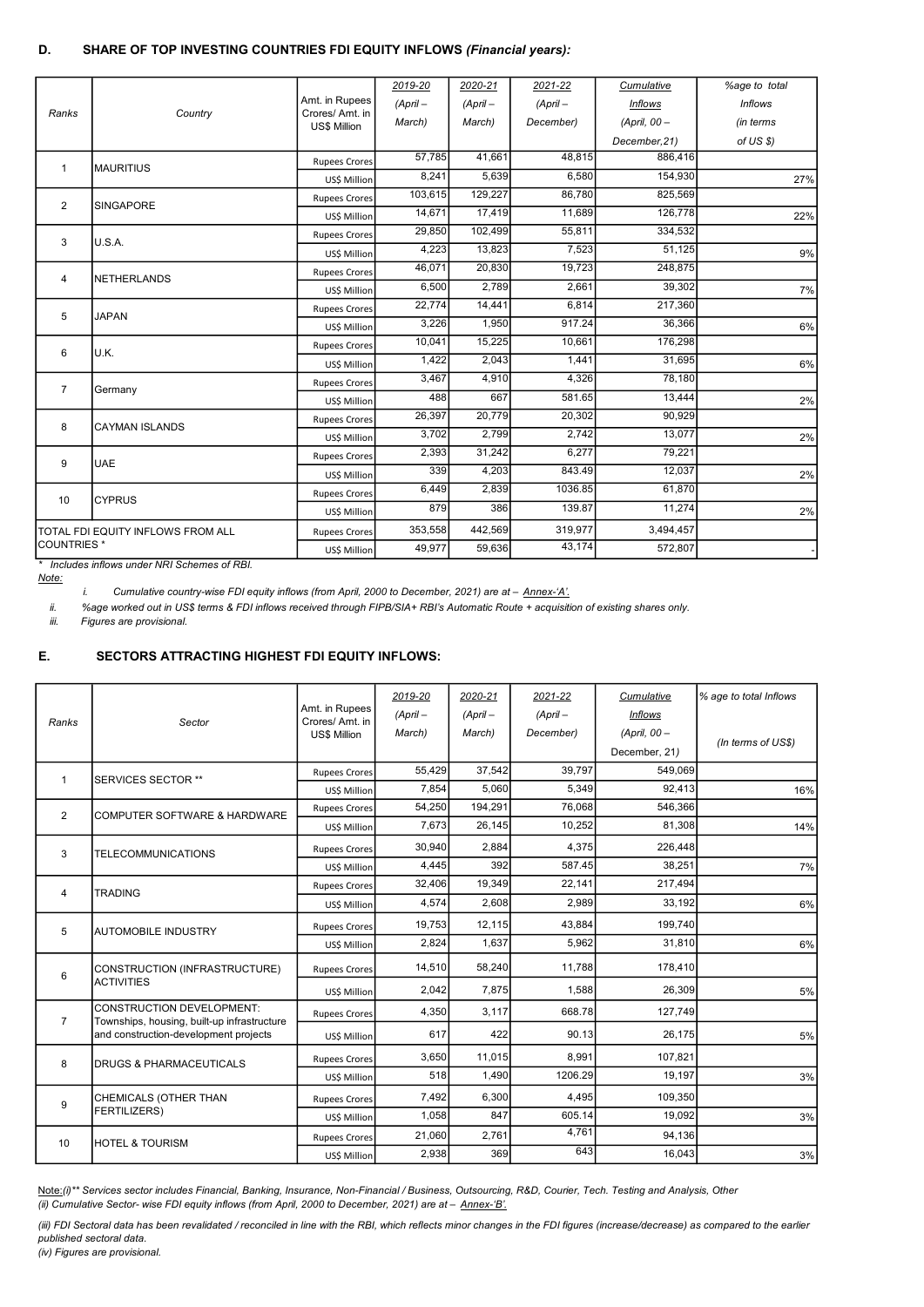### F. STATES/UTs ATTRACTING HIGHEST FDI EQUITY INFLOWS

|                | <b>STATE</b>       | Amt. in Rupees<br>Crores/Amt. in | 2019-20      | 2020-21    | 2021-22    | Cumulative      | %age to total  |
|----------------|--------------------|----------------------------------|--------------|------------|------------|-----------------|----------------|
| S. No.         |                    |                                  | $(October -$ | $(ApriI -$ | $(ApriI -$ | <b>Inflows</b>  | <b>Inflows</b> |
|                |                    | US\$ Million                     | March)       | March)     | December)  | (October, $19-$ | (in terms      |
|                |                    |                                  |              |            |            | December, 21)   | of US\$)       |
| $\mathbf{1}$   | <b>MAHARASHTRA</b> | <b>Rupees Crores</b>             | 52,073       | 119,734    | 71,858     | 245,799         |                |
|                |                    | US\$ Million                     | 7,263        | 16,170     | 9.693      | 33,419          | 26%            |
| $\overline{2}$ | <b>IKARNATAKA</b>  | <b>Rupees Crores</b>             | 30,746       | 56,884     | 127,565    | 215,198         |                |
|                |                    | US\$ Million                     | 4.289        | 7.670      | 17,255     | 29,214          | 23%            |
| 3              | <b>GUJARAT</b>     | <b>Rupees Crores</b>             | 18,964       | 162,830    | 15,321     | 197,117         |                |
|                |                    | US\$ Million                     | 2,591        | 21,890     | 2,058      | 26,540          | 21%            |
| 4              | <b>I</b> DELHI     | <b>Rupees Crores</b>             | 28,487       | 40,464     | 47,343     | 116,478         |                |
|                |                    | US\$ Million                     | 3,973        | 5,471      | 6,396      | 15,866          | 13%            |
| 5              | <b>TAMIL NADU</b>  | <b>Rupees Crores</b>             | 7,230        | 17,208     | 17,696     | 42,140          |                |
|                |                    | US\$ Million                     | 1,006        | 2,323      | 2,378      | 5,708           | 5%             |
| 6              | <b>HARYANA</b>     | <b>Rupees Crores</b>             | 5,198        | 12,559     | 15,151     | 32,917          |                |
|                |                    | US\$ Million                     | 726          | 1,697      | 2026       | 4,449           | 4%             |
| $\overline{7}$ | <b>TELANGANA</b>   | <b>Rupees Crores</b>             | 4,865        | 8,618      | 9,569      | 23,052          |                |
|                |                    | US\$ Million                     | 680          | 1,155      | 1,289      | 3,124           | 2%             |
| 8              | <b>JHARKHAND</b>   | <b>Rupees Crores</b>             | 13,208       | 5,993      | 3          | 19,203          |                |
|                |                    | US\$ Million                     | 1,852        | 792        | 0.42       | 2,645           | 2%             |
| 9              | <b>RAJASTHAN</b>   | <b>Rupees Crores</b>             | 1,347        | 2,015      | 3750       | 7,113           |                |
|                |                    | US\$ Million                     | 189          | 272        | 504        | 965             | 1%             |
| 10             | <b>WEST BENGAL</b> | <b>Rupees Crores</b>             | 1,363        | 3,115      | 2,358      | 6,843           |                |
|                |                    | US\$ Million                     | 190          | 415        | 316        | 922             | 1%             |

Note: i. Cumulative State-wise/UT-wise FDI equity inflows (from October, 2019 to December, 2021) are at - Annex-'C'.

ii. %age worked out in US\$ terms & FDI inflows received through FIPB/SIA+ RBI's Automatic Route + acquisition of existing shares only.

iii. Figures are provisional.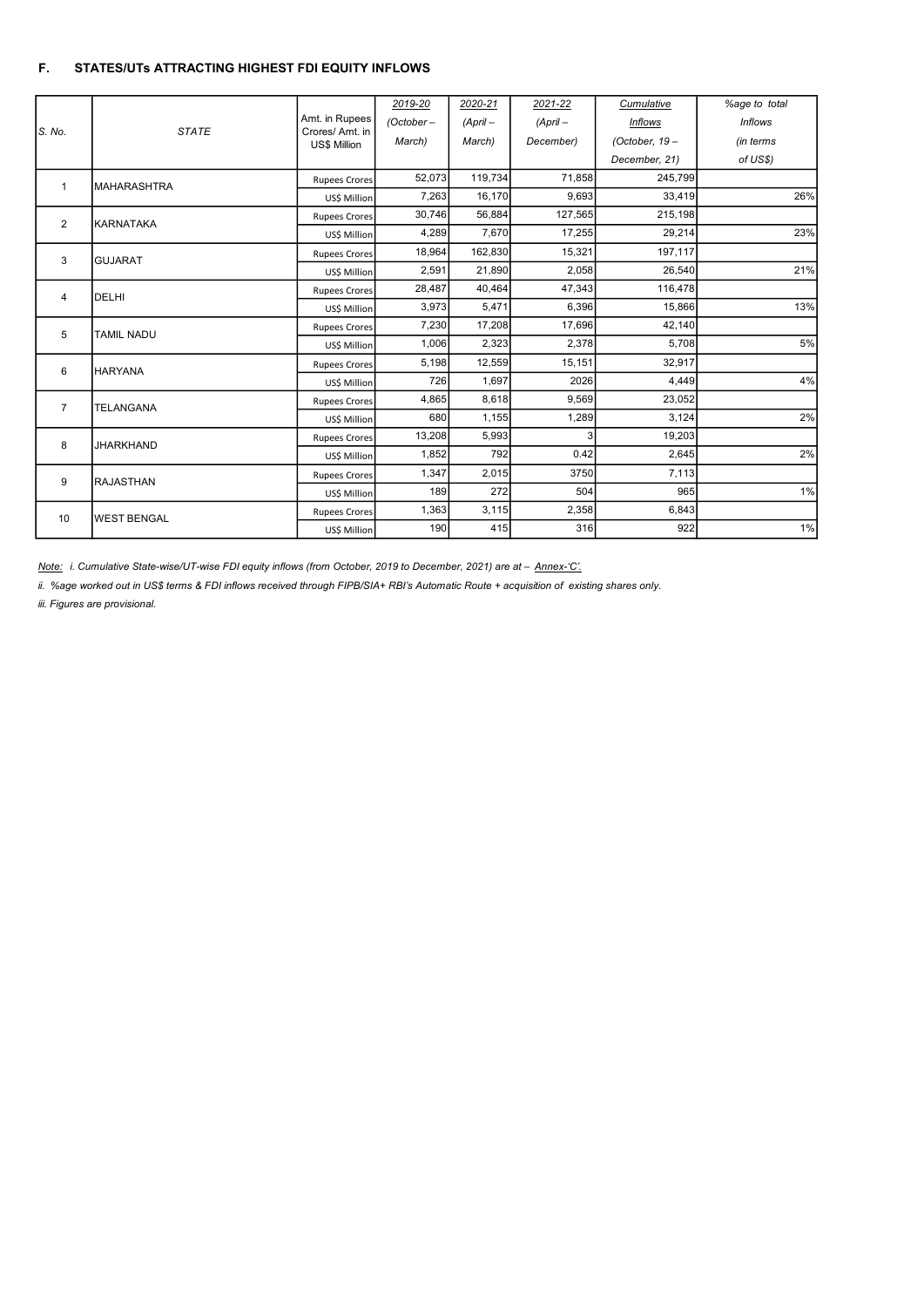### II. FINANCIAL YEAR-WISE FDI INFLOWS DATA:

#### A. AS PER INTERNATIONAL BEST PRACTICES:

(Data on FDI have been revised since 2000-01 with expended coverage to approach International Best Practices)

|                 |                                           |                                                                                          |                                                    |                                        |                    |                           | (Amount in US\$ Million)                                |                                                                                    |
|-----------------|-------------------------------------------|------------------------------------------------------------------------------------------|----------------------------------------------------|----------------------------------------|--------------------|---------------------------|---------------------------------------------------------|------------------------------------------------------------------------------------|
|                 |                                           |                                                                                          |                                                    | <b>FOREIGN DIRECT INVESTMENT (FDI)</b> |                    |                           |                                                         |                                                                                    |
|                 |                                           | Equity                                                                                   |                                                    |                                        |                    |                           | <b>FDI FLOWS INTO INDIA</b>                             |                                                                                    |
| <b>S. NO.</b>   | <b>Financial Year (April</b><br>March)    | <b>FIPB Route/</b><br>RBI's<br><b>Automatic</b><br>Route/<br><b>Acquisition</b><br>Route | Equity<br>capital of<br>unincorporat<br>ed bodies# | <b>Re-invested</b><br>earnings +       | Other<br>capital + | Total FDI<br><b>Flows</b> | %age growth<br>over previous<br>year (in US\$<br>terms) | <b>Investment by FII's</b><br><b>Foreign Institutional</b><br>investors Fund (net) |
|                 | <b>FINANCIAL YEARS 2000-01 TO 2021-22</b> |                                                                                          |                                                    |                                        |                    |                           |                                                         |                                                                                    |
| $\mathbf{1}$    | 2000-01                                   | 2,339                                                                                    | 61                                                 | 1,350                                  | 279                | 4,029                     |                                                         | 1,847                                                                              |
| 2               | 2001-02                                   | 3,904                                                                                    | 191                                                | 1,645                                  | 390                | 6,130                     | $(+)$ 52 %                                              | 1,505                                                                              |
| 3               | 2002-03                                   | 2,574                                                                                    | 190                                                | 1,833                                  | 438                | 5,035                     | (-) 18 %                                                | 377                                                                                |
| 4               | 2003-04                                   | 2,197                                                                                    | 32                                                 | 1,460                                  | 633                | 4,322                     | (-) 14 %                                                | 10,918                                                                             |
| 5               | 2004-05                                   | 3,250                                                                                    | 528                                                | 1,904                                  | 369                | 6,051                     | $(+)$ 40 %                                              | 8,686                                                                              |
| 6               | 2005-06                                   | 5,540                                                                                    | 435                                                | 2,760                                  | 226                | 8,961                     | $(+)$ 48 %                                              | 9,926                                                                              |
| $\overline{7}$  | 2006-07                                   | 15,585                                                                                   | 896                                                | 5,828                                  | 517                | 22,826                    | $(+)$ 155 %                                             | 3,225                                                                              |
| 8               | 2007-08                                   | 24,573                                                                                   | 2,291                                              | 7,679                                  | 300                | 34,843                    | $(+)$ 53 $%$                                            | 20,328                                                                             |
| 9               | 2008-09                                   | 31,364                                                                                   | 702                                                | 9,030                                  | 777                | 41,873                    | $(+) 20 %$                                              | $-15,017$                                                                          |
| 10              | 2009-10                                   | 25,606                                                                                   | $\overline{1,540}$                                 | 8,668                                  | 1,931              | 37,745                    | $(-) 10\%$                                              | 29,048                                                                             |
| 11              | 2010-11                                   | 21,376                                                                                   | 874                                                | 11,939                                 | 658                | 34,847                    | $(-) 08 \%$                                             | 29,422                                                                             |
| 12              | 2011-12                                   | 34,833                                                                                   | 1,022                                              | 8,206                                  | 2,495              | 46,556                    | $(+)$ 34 %                                              | 16,812                                                                             |
| 13              | 2012-13                                   | 21,825                                                                                   | 1,059                                              | 9,880                                  | 1,534              | 34,298                    | (-) 26%                                                 | 27,582                                                                             |
| 14              | 2013-14                                   | 24,299                                                                                   | 975                                                | 8.978                                  | 1.794              | 36,046                    | $(+) 5%$                                                | 5,009                                                                              |
| 15              | 2014-15                                   | 30,933                                                                                   | 978                                                | 9.988                                  | 3,249              | 45,148                    | $(+)$ 25%                                               | 40,923                                                                             |
| 16              | 2015-16                                   | 40,001                                                                                   | 1,111                                              | 10,413                                 | 4,034              | 55,559                    | $(+)$ 23%                                               | $-4,016$                                                                           |
| 17              | 2016-17                                   | 43,478                                                                                   | 1,223                                              | 12,343                                 | 3,176              | 60,220                    | $(+) 8%$                                                | 7,735                                                                              |
| 18              | 2017-18                                   | 44,857                                                                                   | 664                                                | 12,542                                 | 2,911              | 60,974                    | $(+) 1%$                                                | 22,165                                                                             |
| 19              | 2018-19                                   | 44,366                                                                                   | 689                                                | 13,672                                 | 3,274              | 62,001                    | $(+) 2%$                                                | $-2,225$                                                                           |
| 20              | 2019-20                                   | 49,977                                                                                   | 1,757                                              | 14,175                                 | 8,482              | 74,391                    | $(+)$ 20%                                               | 552                                                                                |
| 21              | 2020-21 (P)                               | 59,636                                                                                   | 1,452                                              | 16,935                                 | 3,950              | 81,973                    | (+) 10%                                                 | 38,725                                                                             |
| 22              | 2021-22 (P) (up to<br>December, 2021)     | 43,175                                                                                   | 1,065                                              | 13,129                                 | 2,970              | 60,339                    |                                                         | $-737$                                                                             |
|                 | <b>CUMULATIVE TOTAL</b>                   |                                                                                          |                                                    |                                        |                    |                           |                                                         |                                                                                    |
|                 | (from April, 2000 to                      | 575,688                                                                                  | 19,735                                             | 184,357                                | 44,387             | 824,167                   |                                                         | 252,790                                                                            |
| December, 2021) |                                           |                                                                                          |                                                    |                                        |                    |                           |                                                         |                                                                                    |

Source: (i) RBI's Bulletin for December, 2021 dt.15.11.2021 (Table No. 34 – FOREIGN INVESTMENT INFLOWS).

(ii) Inflows under the acquisition of shares in March, 2011, August, 2011 & October, 2011, include net FDI on account of transfer of participating interest from Reliance Industries Ltd. to BP Exploration (Alpha).

(iii) RBI had included Swap of Shares of US\$ 3.1 billion under equity components during December 2006.

(iv) Monthly data on components of FDI as per expended coverage are not available. These data, therefore, are not comparable with FDI data for previous years.

(v) Figures updated by RBI up to December, 2021. Figures are provisional.

(vi) Data in respect of 'Re-invested earnings' & 'Other capital' are estimated as average of previous two years.

'#' Figures for equity capital of unincorporated bodies are estimates. (P) All figures are provisional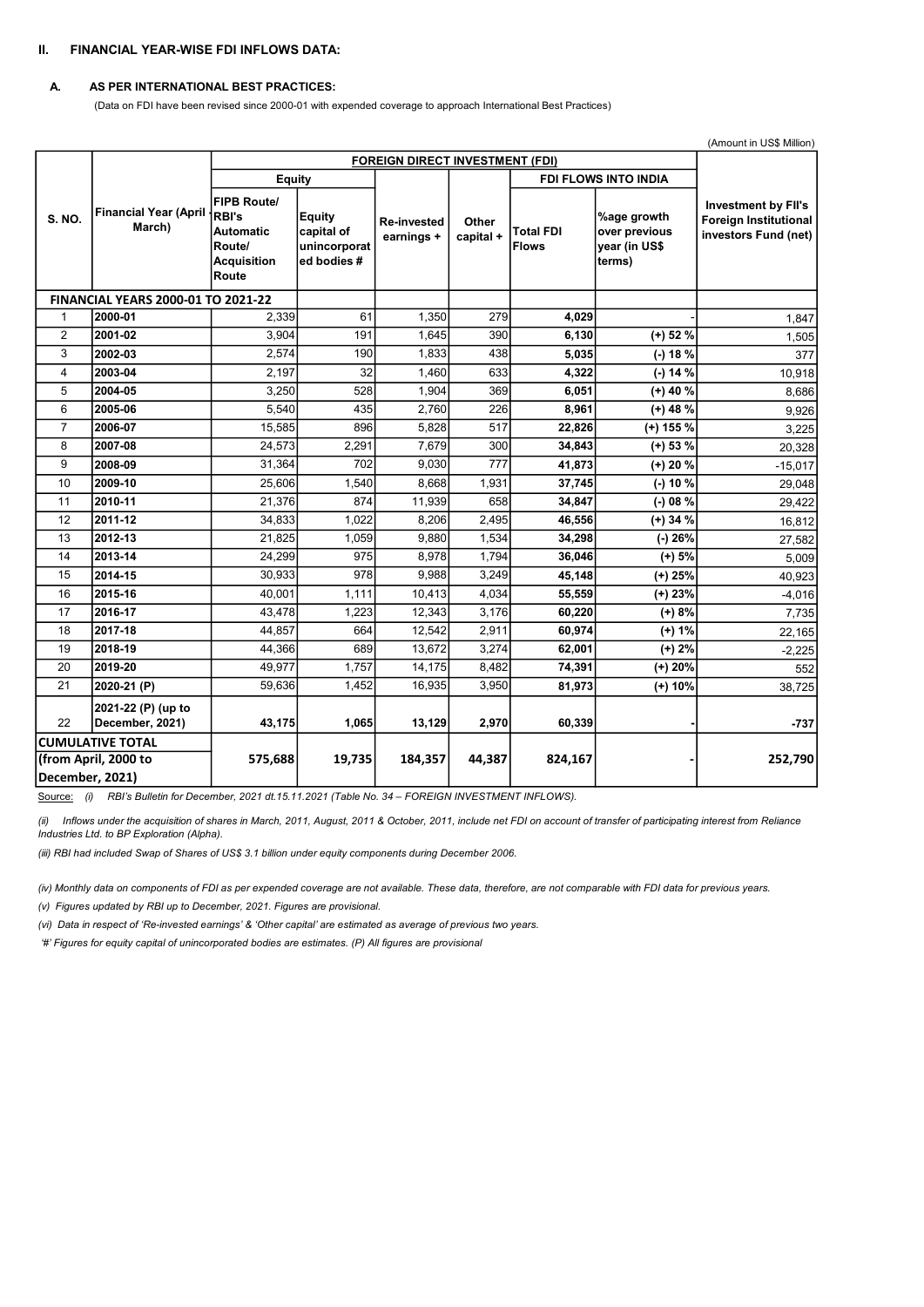### B. DPIIT's – FINANCIAL YEAR-WISE FDI EQUITY INFLOWS:

(As per DPIIT's FDI data base – equity capital components only):

| S. No.         | Financial Year (April - March)                        | <b>Amount of FDI Equity Inflows</b> | % age growth over<br>previous year (in<br>terms of US \$) |           |
|----------------|-------------------------------------------------------|-------------------------------------|-----------------------------------------------------------|-----------|
|                | FINANCIAL YEARS 2000-01 TO 2021-22                    | <b>In Rs Crores</b>                 | <b>In US\$ Million</b>                                    |           |
| $\mathbf{1}$   | 2000-01                                               | 10,733                              | 2,463                                                     |           |
| $\overline{2}$ | 2001-02                                               | 18,654                              | 4,065                                                     | $(+)65%$  |
| 3              | 2002-03                                               | 12,871                              | 2,705                                                     | $(-)33%$  |
| 4              | 2003-04                                               | 10,064                              | 2,188                                                     | $(-)19%$  |
| 5              | 2004-05                                               | 14,653                              | 3,219                                                     | $(+)47%$  |
| 6              | 2005-06                                               | 24,584                              | 5,540                                                     | $(+)72%$  |
| $\overline{7}$ | 2006-07                                               | 56,390                              | 12,492                                                    | $(+)125%$ |
| 8              | 2007-08                                               | 98,642                              | 24,575                                                    | $(+)97%$  |
| 9              | 2008-09                                               | 142,829                             | 31,396                                                    | $(+)28%$  |
| 10             | 2009-10                                               | 123,120                             | 25,834                                                    | $(-)18%$  |
| 11             | 2010-11                                               | 97,320                              | 21,383                                                    | $(-)17%$  |
| 12             | 2011-12 ^                                             | 165,146                             | 35,121                                                    | $(+)64%$  |
| 13             | 2012-13                                               | 121,907                             | 22,423                                                    | $(-)36%$  |
| 14             | 2013-14                                               | 147,518                             | 24,299                                                    | $(+)8%$   |
| 15             | 2014-15                                               | 181,682                             | 29,737                                                    | $(+)22%$  |
| 16             | 2015-16                                               | 262,322                             | 40,001                                                    | $(+)35%$  |
| 17             | 2016-17                                               | 291,696                             | 43,478                                                    | $(+)9%$   |
| 18             | 2017-18                                               | 288,889                             | 44,857                                                    | $(+)3%$   |
| 19             | 2018-19                                               | 309,867                             | 44,366                                                    | $(-)1%$   |
| 20             | 2019-20                                               | 353,558                             | 49,977                                                    | $(+)13%$  |
| 21             | 2020-21                                               | 442,569                             | 59,636                                                    | $(+)19%$  |
| 22             | 2021-22 (up to December, 2021)                        | 319,976                             | 43,175                                                    |           |
|                | CUMULATIVE TOTAL (from April, 2000 to December, 2021) | 3,494,990                           | 572,930                                                   |           |

Note: *i* includingamount remitted through RBI's-NRI Schemes (2000-2002).

ii. FEDAI (Foreign Exchange Dealers Association of India) conversion rate from rupees to US dollar applied, on the basis of monthly average rate provided by RBI (DEPR), Mumbai^ Inflows for the month of March, 2012 are as reported by RBI, consequent to the adjustment made in the figures of March, '11, August, '11 and October,  $41.$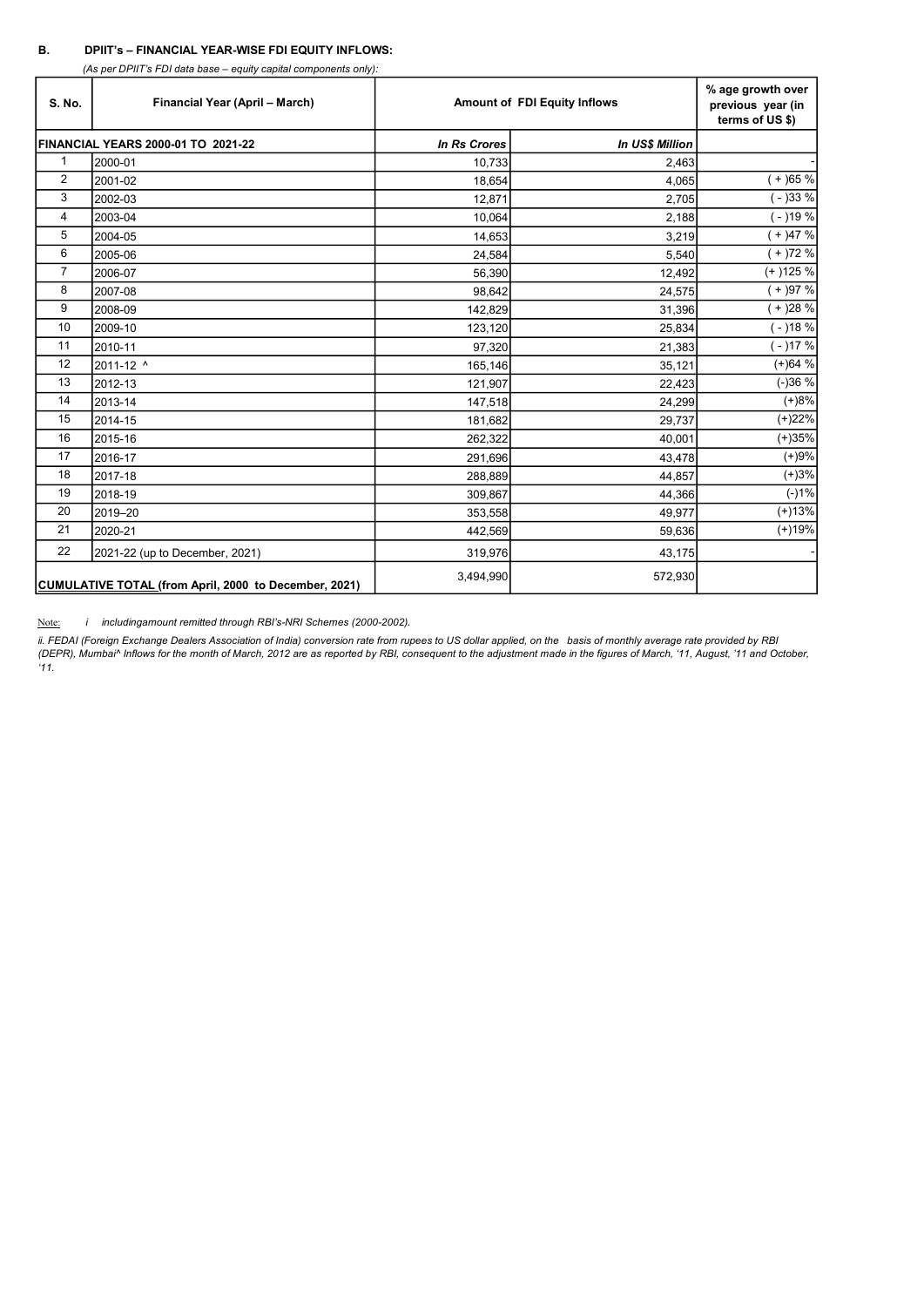# FROM APRIL 2000 TO DECEMBER 2021 STATEMENT ON COUNTRY-WISE FDI EQUITY INFLOWS

| Sr. No. | Name of the Country              | Amount of Foreign Direct Investment Inflows | %age with Inflows |              |
|---------|----------------------------------|---------------------------------------------|-------------------|--------------|
|         |                                  | (In Rs crore)                               | (In US\$ million) |              |
|         | 1 Mauritius                      | 886,416.37                                  | 154,929.87        | 27.05        |
|         | 2 Singapore                      | 825,569.18                                  | 126,778.29        | 22.13        |
|         | $3$ U.S.A                        | 334,531.92                                  | 51,124.90         | 8.93         |
|         | 4 Netherland                     | 248,875.15                                  | 39,301.56         | 6.86         |
|         | 5 Japan                          | 217,359.69                                  | 36,366.30         | 6.35         |
|         | 6United Kingdom                  | 176,298.07                                  | 31,695.29         | 5.53         |
|         | 7 Germany                        | 78,179.69                                   | 13,444.21         | 2.35         |
|         | 8 Cayman Islands                 | 90,929.01                                   | 13,077.22         | 2.28         |
|         | $9$ UAE                          | 79,221.09                                   | 12,036.63         | 2.1          |
|         | 10 Cyprus                        | 61,869.51                                   | 11,273.99         | 1.97         |
|         | 11 France                        | 61,899.67                                   | 10,065.52         | 1.76         |
|         | 12 Switzerland                   | 59,802.84                                   | 9,280.98          | 1.62         |
|         | 13 South Korea                   | 32,782.74                                   | 5,147.69          | 0.9          |
|         | 14 HongKong                      | 28,607.75                                   | 4,592.83          | 0.8          |
|         | 15 Luxembourg                    | 23,622.69                                   | 3,666.91          | 0.64         |
|         | 16 Spain                         | 21,038.22                                   | 3,558.34          | 0.62         |
|         | $17$  Italy                      | 18,374.57                                   | 3,142.89          | 0.55         |
|         | 18 Saudi Arabia                  | 23,065.26                                   | 3,139.31          | 0.55         |
|         | 19 Belgium                       | 15,950.60                                   | 2,490.58          | 0.43         |
|         | 20 China                         | 15,650.65                                   | 2,450.34          | 0.43         |
|         | 21 Canada                        | 15,171.55                                   | 2,367.50          | 0.41         |
|         | 22 Sweden                        | 12,244.72                                   | 2,085.28          | 0.36         |
|         | 23 British Virginia              | 11,258.34                                   | 1,906.66          | 0.33         |
|         | $24$ Ireland                     | 8,875.68                                    | 1,328.06          | 0.23         |
|         | 25 Russia                        | 7,177.39                                    | 1,264.61          | 0.22         |
|         | 26 Malaysia                      | 6,609.11                                    | 1,134.83          | 0.2          |
|         | 27 Thailand                      | 7,662.46                                    | 1,115.24          | 0.19         |
|         | 28 Australia                     | 5,796.42                                    | 1,035.22          | 0.18         |
|         | 29 Denmark                       | 5,317.87                                    | 869.24            | 0.15         |
|         | 30 Taiwan                        | 4,727.33                                    | 698.76            | 0.12         |
|         | 31 Poland                        | 3,771.50                                    | 688.75            | 0.12         |
|         | 32 Indonesia                     | 3,014.60                                    | 639.31            | 0.11<br>0.11 |
|         | 33 Bermuda                       | 4,341.68                                    | 625.84            | 0.1          |
|         | 34 Virgin Islands(US)<br>35 Oman | 3,920.28                                    | 575.57            | 0.1          |
|         | 36 South Africa                  | 3,023.61<br>3,363.96                        | 558.68<br>554.2   | 0.1          |
|         | 37 Finland                       | 2,956.70                                    | 522.07            | 0.09         |
|         | 38 Austria                       | 3,130.30                                    | 516.57            | 0.09         |
|         | 39 The Bermudas                  | 2,252.20                                    | 502.07            | 0.09         |
|         | 40 Qatar                         | 3,294.34                                    | 446.16            | 0.08         |
|         | 41 Philippines                   | 2,749.44                                    | 411.53            | 0.07         |
|         | 42 Norway                        | 2,438.08                                    | 389.02            | 0.07         |
|         | 43 Mexico                        | 2,049.86                                    | 304.52            | 0.05         |
|         | 44 Israel                        | 1,685.39                                    | 263.82            | 0.05         |
|         | 45 Seychelles                    | 1,337.03                                    | 217.51            | 0.04         |
|         | 46 Turkey                        | 1,265.94                                    | 210.41            | 0.04         |
|         | 47 Bahrain                       | 1,142.98                                    | 181.63            | 0.03         |
|         | 48 British Isles                 | 1,056.37                                    | 181.25            | 0.03         |
|         | $\overline{49}$ Chile            | 721.98                                      | 151.93            | 0.03         |
|         | 50 Morocco                       | 673.35                                      | 140.41            | 0.02         |
|         | 51 Portugal                      | 649.07                                      | 104.43            | 0.02         |
|         | 52 Czech Republic                | 651.09                                      | 97.14             | 0.02         |
|         | 53 Sri Lanka                     | 578.19                                      | 96.28             | 0.02         |
|         | 54 Kuwait                        | 543.51                                      | 86.49             | 0.02         |
|         | 55 Guernsey                      | 606.62                                      | 84.37             | 0.01         |
|         | 56 West Indies                   | 353.89                                      | 79.17             | 0.01         |
|         | 57 Liechtenstein                 | 531.36                                      | 77.67             | 0.01         |
|         | 58 New Zealand                   | 426.45                                      | 75.11             | 0.01         |
|         | 59 Bahamas                       | 340                                         | 59.1              | 0.01         |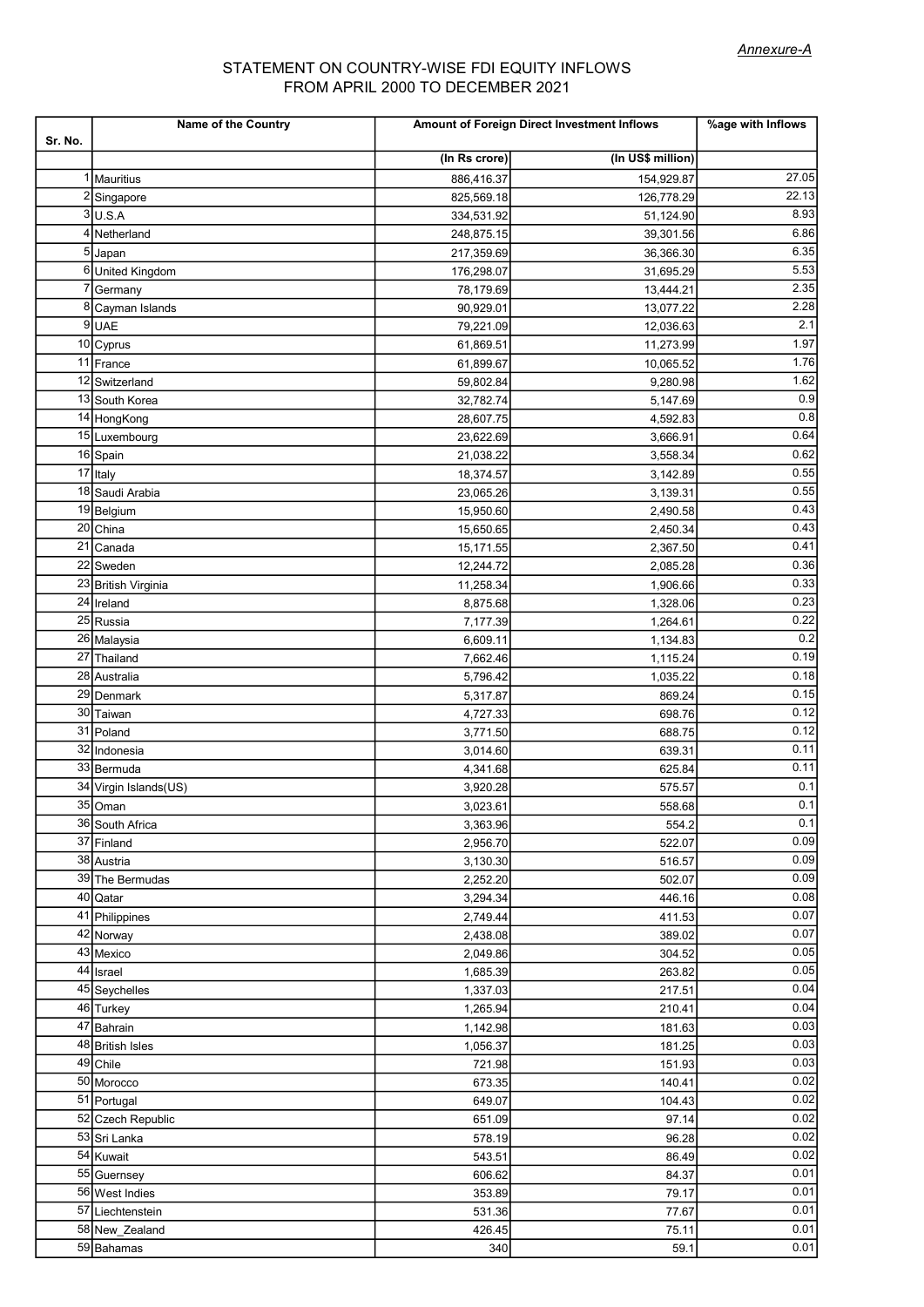|    | 60 St. Vincent                      | 313.35      | 58.56        | 0.01                                                                                                                                                                             |
|----|-------------------------------------|-------------|--------------|----------------------------------------------------------------------------------------------------------------------------------------------------------------------------------|
| 61 | Cambodia                            | 351.97      | 50.17        | 0.01                                                                                                                                                                             |
|    | 62 Channel Islands                  | 277.38      | 47.77        | 0.01                                                                                                                                                                             |
|    | 63 Panama                           | 225.87      | 46.81        | 0.01                                                                                                                                                                             |
|    | 64 Korea (North)                    | 218.43      | 41.67        | 0.01                                                                                                                                                                             |
|    | $65$ Brazil                         | 204.62      | 36.14        | 0.01                                                                                                                                                                             |
|    | 66 SAMOA ISLANDS                    | 219.79      | 33.6         | 0.01                                                                                                                                                                             |
|    | 67 Saint Kitts & Nevis              | 147.88      | 33.53        | 0.01                                                                                                                                                                             |
|    | 68 Jordan                           | 175.6       | 31.59        | 0.01                                                                                                                                                                             |
|    | 69 Isle of Man                      | 183.54      | 31.17        | 0.01                                                                                                                                                                             |
|    | $\overline{70}$ Iceland             | 143.79      | 28.27        | 0                                                                                                                                                                                |
|    | 71 Kenya                            | 147.81      | 28.05        | $\overline{0}$                                                                                                                                                                   |
|    | 72 Kazakhstan                       | 141.19      | 27.12        | $\overline{0}$                                                                                                                                                                   |
|    | 73 Hungary                          | 148.11      | 25.35        | $\overline{0}$                                                                                                                                                                   |
|    | 74 Scotland                         | 139.25      | 21.98        | $\overline{0}$                                                                                                                                                                   |
|    | 75 Gibraltar                        | 99.53       | 21.86        | $\overline{0}$                                                                                                                                                                   |
|    | 76 Samoa                            | 153.76      | 20.69        | $\overline{0}$                                                                                                                                                                   |
|    | 77 Slovakia                         | 109.02      | 18.3         | $\overline{0}$                                                                                                                                                                   |
|    | $\overline{78}$ Malta               | 92.6        | 18.05        | $\overline{0}$                                                                                                                                                                   |
|    | 79 MOZAMBIQUE                       | 112.59      | 15.66        | $\overline{0}$                                                                                                                                                                   |
|    | 80 Nigeria                          | 82.24       | 15.5         | $\overline{0}$                                                                                                                                                                   |
|    | 81 Brunei Darussalam                | 112.48      | 15.14        | $\overline{0}$                                                                                                                                                                   |
|    | 82 Liberia                          | 65.51       | 14.7         | $\overline{0}$                                                                                                                                                                   |
|    | 83 BELORUSSIA                       | 89.91       | 13.8         | $\overline{\text{o}}$                                                                                                                                                            |
|    | 84 Belarus                          | 60.12       | 13.66        | $\overline{0}$                                                                                                                                                                   |
|    | 85 Romania                          |             |              | $\overline{0}$                                                                                                                                                                   |
|    |                                     | 77.35       | 12.94        | $\overline{0}$                                                                                                                                                                   |
|    | 86 Maldives                         | 68.69       | 12.01        | $\overline{0}$                                                                                                                                                                   |
|    | 87 Colombia                         | 73.85       | 11.08        |                                                                                                                                                                                  |
|    | 88 Barbados                         | 78.86       | 10.65        | $\overline{0}$                                                                                                                                                                   |
|    | 89 Argentina                        | 47.6        | 10.35        | $\overline{0}$                                                                                                                                                                   |
|    | 90 Egypt                            | 65.3        | 10.27        | $\overline{0}$                                                                                                                                                                   |
|    | 91 Uganda                           | 66.94       | 10.17        | $\overline{0}$                                                                                                                                                                   |
|    | 92 Ukraine                          | 62.94       | 9.78         | $\overline{0}$                                                                                                                                                                   |
|    | 93 Greece                           | 53.38       | 9.16         | $\overline{0}$                                                                                                                                                                   |
|    | $\overline{94}$ Slovenia            | 44.7        | 9.08         | $\overline{0}$                                                                                                                                                                   |
|    | 95 Myanmar                          | 36.13       | 9.01         | $\overline{0}$                                                                                                                                                                   |
|    | 96 Ghana                            | 41.05       | 7.75         | $\overline{0}$                                                                                                                                                                   |
|    | 97 Belize                           | 36.14       | 7.16         | $\Omega$                                                                                                                                                                         |
|    | 98 East Africa                      | 41.12       | 6.29         | $\overline{0}$                                                                                                                                                                   |
|    | 99 Bulgaria                         | 37.2        | 5.64         | $\Omega$                                                                                                                                                                         |
|    | 100 Uruguay                         | 27.01       | 5.33         | $\overline{0}$                                                                                                                                                                   |
|    | 101 Vietnam                         | 35.59       | 5.32         | $\overline{0}$                                                                                                                                                                   |
|    | 102 Rep. of Fiji Islands            | 22.3        | 5.07         | $\overline{0}$                                                                                                                                                                   |
|    | 103 Tunisia                         | 23.99       | 4.96         | $\overline{0}$                                                                                                                                                                   |
|    | 104 Monaco                          | 25.45       | 4.1          | $\overline{0}$                                                                                                                                                                   |
|    | 105 Tanzania                        | 20.95       | 3.58         | $\overline{0}$                                                                                                                                                                   |
|    |                                     |             |              |                                                                                                                                                                                  |
|    | 106 Estonia                         | 23.08       | 3.52         |                                                                                                                                                                                  |
|    | $107$ Nepal                         | 18.46       | 3.29         |                                                                                                                                                                                  |
|    | 108 Vanuatu                         | 18.94       | 3.2          |                                                                                                                                                                                  |
|    | 109 Lebanon                         | 19.43       | 3.14         |                                                                                                                                                                                  |
|    | $110$ Peru                          | 21.53       | 3.08         | $\overline{0}$                                                                                                                                                                   |
|    | 111 SAINT LOUSIA                    | 21.22       | 3.07         |                                                                                                                                                                                  |
|    | 112 West Africa                     | 15.89       | 3.03         |                                                                                                                                                                                  |
|    | 113 Trinidad & Tobago               | 17.09       | 2.99         |                                                                                                                                                                                  |
|    | 114 AZERBAIJAN                      | 20.9        | 2.91         |                                                                                                                                                                                  |
|    | 115 Afghanistan                     | 17.41       | 2.57         |                                                                                                                                                                                  |
|    | 116 Botswana                        | 15.36       | 2.38         |                                                                                                                                                                                  |
|    | 117 Yemen                           | 8.2         | 1.95         |                                                                                                                                                                                  |
|    | 118 MARSHALL ISLANDS                | 11.33       | 1.64         |                                                                                                                                                                                  |
|    | 119 SAN MARINO                      | 9.43        | 1.52         |                                                                                                                                                                                  |
|    |                                     | 10.39       | 1.46         |                                                                                                                                                                                  |
|    | 120 Georgia                         | 8.98        |              | $\overline{0}$<br>$\overline{0}$<br>$\overline{0}$<br>$\overline{0}$<br>$\overline{0}$<br>$\overline{0}$<br>$\overline{0}$<br>$\overline{0}$<br>$\overline{0}$<br>$\overline{0}$ |
|    | 121 TAJIKISTAN                      |             | 1.37<br>1.04 | $\overline{0}$                                                                                                                                                                   |
|    | $\overline{122}$ Cuba               | 4.73        | 1            |                                                                                                                                                                                  |
|    | $123$  Iran                         | 6.18        | $\mathbf{1}$ |                                                                                                                                                                                  |
|    | 124 Guyana<br>125 Togolese Republic | 4.6<br>5.07 | 0.92         | $\overline{0}$<br>$\overline{0}$<br>$\overline{0}$<br>$\overline{0}$<br>$\overline{0}$<br>$\overline{0}$<br>$\overline{0}$<br>$\overline{0}$                                     |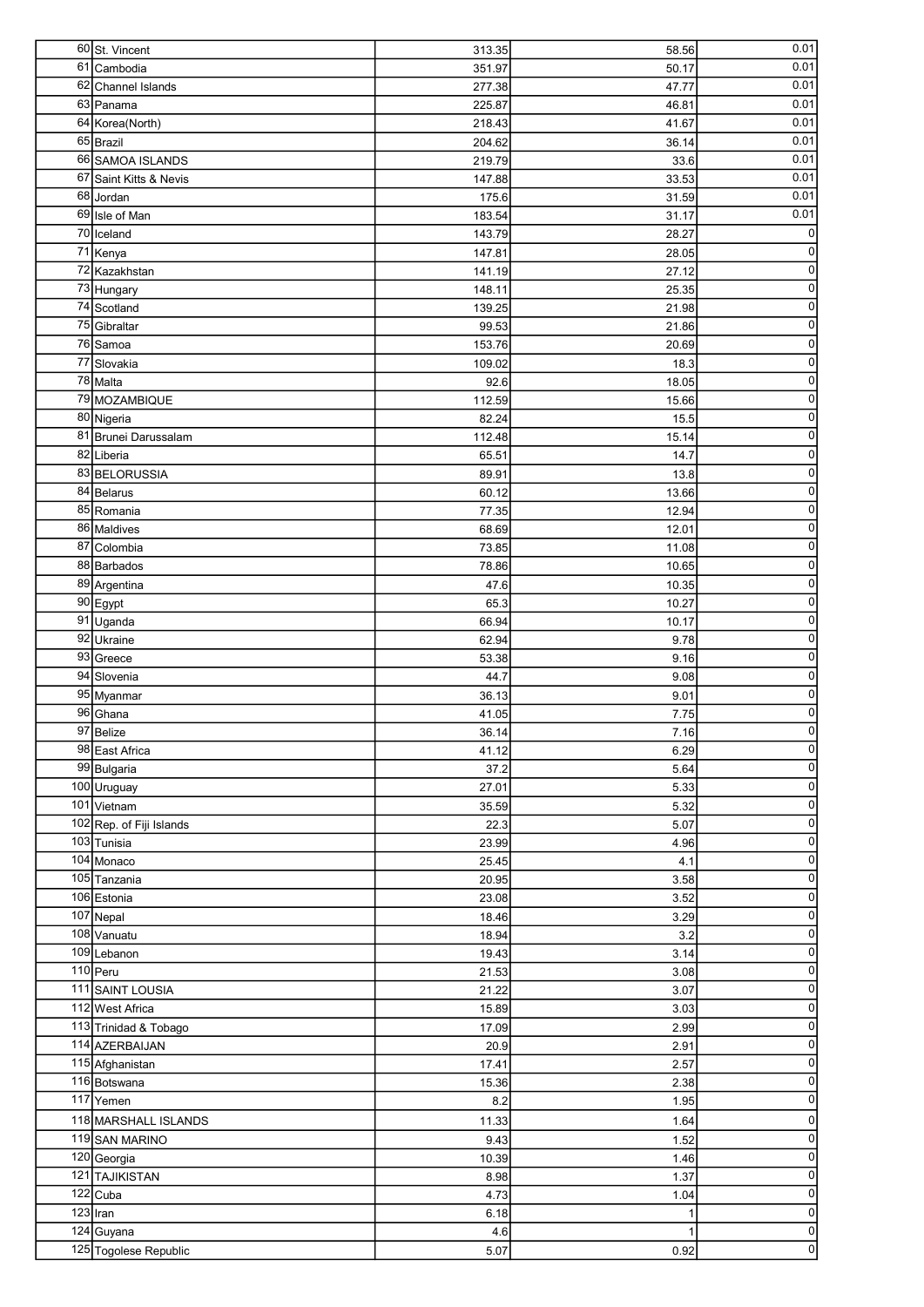|     | 126 Algeria                          | 5.5          | 0.79           | $\overline{0}$          |
|-----|--------------------------------------|--------------|----------------|-------------------------|
| 127 | Lithuania                            | 5.39         | 0.79           | $\overline{0}$          |
|     | 128 Croatia                          | 3.67         | 0.71           | $\overline{0}$          |
|     | 129 Congo (DR)                       | 2.66         | 0.57           | $\overline{0}$          |
|     | 130 Jamaica                          | 2.8          | 0.51           | $\mathbf 0$             |
|     | $\overline{131}$ Latvia              | 3.12         | 0.5            | $\pmb{0}$               |
|     | 132 Malawi                           | 3.5          | 0.49           | $\mathbf 0$             |
|     | 133 Aruba                            | 1.96         | 0.43           | $\mathbf 0$             |
|     | 134 Palestine                        | 3.17         | 0.43           | $\pmb{0}$               |
|     | 135 Zambia                           | 2.03         | 0.35           | $\pmb{0}$               |
|     | 136 Anguilla                         | 1.47         | 0.29           | $\pmb{0}$               |
|     | 137 VATICAN CITY                     | 1.84         | 0.27           | $\mathbf 0$             |
|     | 138 GABON                            | 1.99         | 0.26           | $\overline{0}$          |
|     | $139$  Iraq                          | 1.27         | 0.26           | $\overline{\mathbf{0}}$ |
|     | $140$ Honduras                       | 1.77         | 0.25           | $\overline{0}$          |
|     | 141 Yugoslavia                       | 1.13         | 0.24           | $\overline{0}$          |
|     | 142 SURINAME                         | 1.3          | 0.21           | $\overline{0}$          |
|     |                                      |              |                | $\overline{0}$          |
|     | 143 MAURITANIA                       | 1.19         | 0.16           | $\overline{0}$          |
|     | $\overline{144}$ Serbia              | 0.97         | 0.14           | $\overline{0}$          |
|     | 145 St Kitts and Nevis               | 0.98         | 0.13           |                         |
|     | $\overline{146}$ St. Lucia           | 0.62         | 0.1            | $\overline{0}$          |
|     | 147 Bangladesh                       | 0.48         | 0.08           | $\overline{0}$          |
|     | 148 Zimbabwe                         | 0.55         | 0.07           | $\overline{0}$          |
|     | 149 Angola                           | 0.5          | 0.07           | $\overline{0}$          |
|     | 150 Swaziland                        | 0.49         | 0.07           | $\overline{0}$          |
|     | $\overline{151}$ Libya               | 0.28         | 0.07           | $\overline{0}$          |
|     | 152 Mongolia                         | 0.27         | 0.06           | $\overline{0}$          |
|     | 153 Sudan                            | 0.24         | 0.05           | $\overline{0}$          |
|     | 154 Costa Rica                       | 0.29         | 0.05           | $\overline{0}$          |
|     | 155 Ivory Coast                      | 0.3          | 0.05           | $\overline{0}$          |
|     | 156 Sierra Leone                     | 0.33         | 0.04           | $\overline{0}$          |
|     | 157 Fiji Island                      | 0.29         | 0.04           | $\overline{0}$          |
|     | 158 Cook Island                      | 0.31         | 0.04           | $\overline{0}$          |
|     | 159 Moldova                          | 0.25         | 0.03           | $\overline{0}$          |
|     | 160 Cape Verde                       | 0.1          | 0.01           | $\overline{0}$          |
|     | 161 Niue Island                      | 0.08         | 0.01           | $\overline{0}$          |
|     | 162 Muscat                           | 0.06         | 0.01           | $\overline{0}$          |
|     |                                      |              |                |                         |
|     | 163 Turks and Caicos Islands         | 0.05         | 0.01           | 0                       |
|     | $164$ Venezuela                      | 0.03         | 0.01           | $\overline{0}$          |
|     | 165 Djibouti                         | 0.02         | $\overline{0}$ | $\overline{0}$          |
|     | 166 Kyrgyzstan                       | 0.01         | $\overline{0}$ | $\overline{0}$          |
|     | 167 Cameroon                         | 0.01         | $\mathbf 0$    | $\overline{0}$          |
|     | 168 TURKMENISTAN                     | 0.02         | $\overline{0}$ | $\overline{0}$          |
|     | 169 Bolivia                          | 0.01         | $\overline{0}$ | $\overline{0}$          |
|     | 170 Armenia                          | 0.02         | $\overline{0}$ | $\overline{0}$          |
|     | 171 Syria                            | 0.01         | $\overline{0}$ | $\overline{0}$          |
|     | 172 ECUADOR                          | 0.01         | 0              | $\overline{0}$          |
|     | 173 Paraguay                         | 0            | 0              | $\overline{0}$          |
|     | 174 SENEGAL                          | 0            | 0              | $\overline{0}$          |
|     | 175 Rwanda                           | 0            | 0              | $\overline{0}$          |
|     | 176 Mali Republic                    | 0            | 0              | $\overline{0}$          |
|     | 177 Niger                            | $\Omega$     | $\Omega$       | $\overline{0}$          |
|     | 178 Country Details Awaited          | 30,982.94    | 6,980.20       | 1.22                    |
|     | 179 NRI ***                          | 20,383.66    | 4,684.25       | 0.82                    |
|     | 180 FII's                            | 0.25         | 0.06           | $\Omega$                |
|     | Sub Total                            | 3,494,456.60 | 572,807.14     |                         |
|     | <b>RBI's-NRI Schemes (2000-2002)</b> | 533.06       | 121.33         |                         |
|     | <b>GRAND TOTAL</b>                   | 3,494,989.66 | 572,928.47     |                         |
|     |                                      |              |                |                         |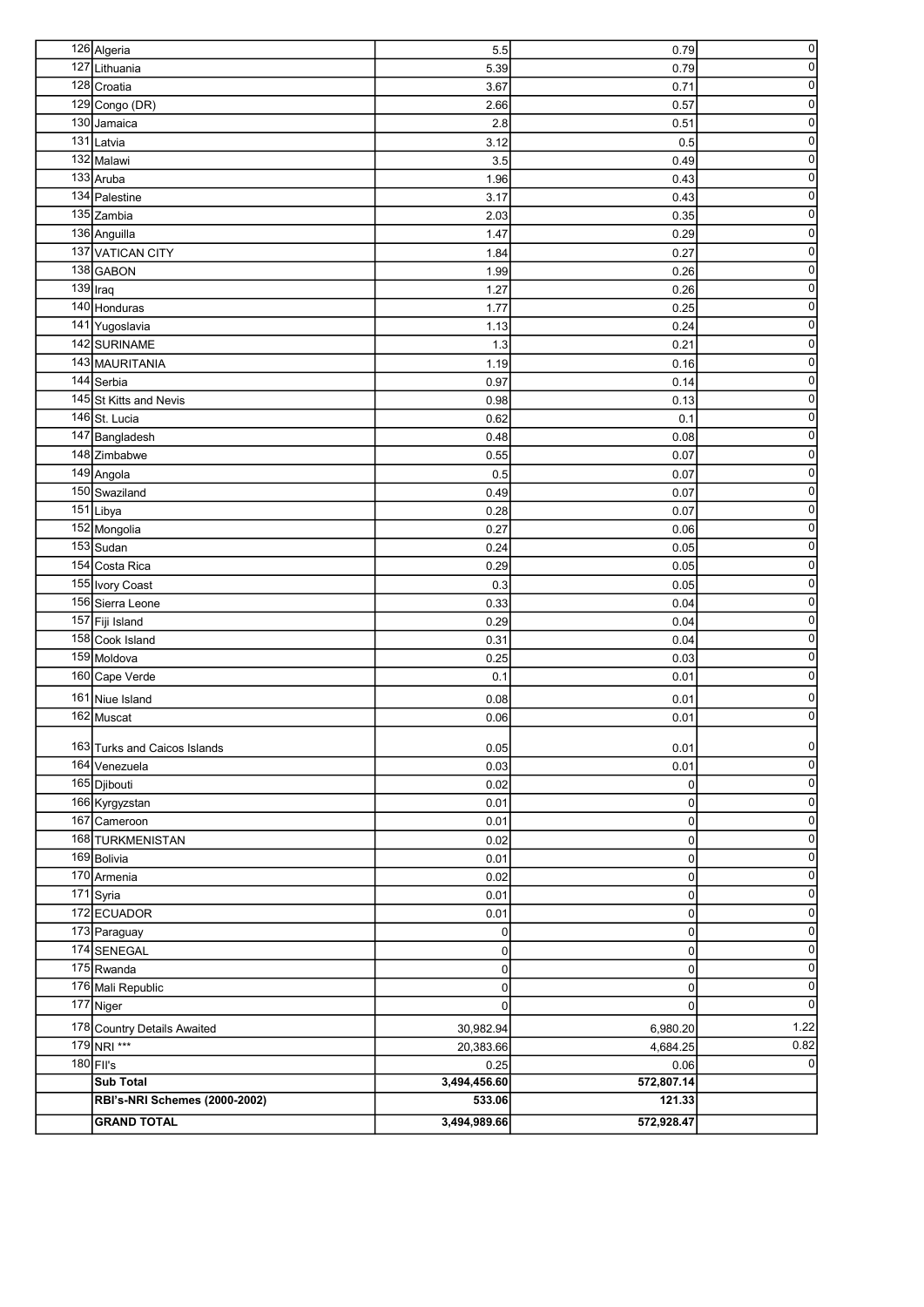# STATEMENT ON SECTOR-WISE FDI EQUITY INFLOWS FROM APRIL 2000 TO DECEMBER 2021

| S.No | Sector                                                                                                                           |               | <b>Amount of FDI Inflows</b> | %age of Total  |
|------|----------------------------------------------------------------------------------------------------------------------------------|---------------|------------------------------|----------------|
|      |                                                                                                                                  | (In Rs crore) | (In US\$ million)            | <b>Inflows</b> |
|      | SERVICES SECTOR (Fin., Banking, Insurance, Non<br>Fin/Business, Outsourcing, R&D, Courier, Tech. Testing and Analysis,<br>Other) | 549,068.92    | 92,412.61                    | 16.13          |
|      | 2 COMPUTER SOFTWARE & HARDWARE                                                                                                   | 546,365.82    | 81,307.76                    | 14.19          |
|      | 3 TELECOMMUNICATIONS                                                                                                             | 226,448.40    | 38,250.51                    | 6.68           |
|      | 4 TRADING                                                                                                                        | 217,494.31    | 33,192.21                    | 5.79           |
|      | <b>5 AUTOMOBILE INDUSTRY</b>                                                                                                     | 199,740.42    | 31,809.87                    | 5.55           |
|      | 6 CONSTRUCTION (INFRASTRUCTURE) ACTIVITIES                                                                                       | 178.410.04    | 26,309.25                    | 4.59           |
|      | 7 CONSTRUCTION DEVELOPMENT: Townships, housing, built-up                                                                         | 127,749.36    | 26,174.56                    | 4.57           |
|      | <b>8DRUGS &amp; PHARMACEUTICALS</b>                                                                                              | 107,820.71    | 19,197.40                    | 3.35           |
|      | 9 CHEMICALS (OTHER THAN FERTILIZERS)                                                                                             | 109,349.81    | 19,091.69                    | 3.33           |
|      | 10 HOTEL & TOURISM                                                                                                               | 99,300.97     | 16,300.50                    | 2.85           |
|      | 11 METALLURGICAL INDUSTRIES                                                                                                      | 94,577.59     | 16,102.18                    | 2.81           |
|      | 12 POWER                                                                                                                         | 89,036.25     | 15,842.53                    | 2.77           |
|      | 13 NON-CONVENTIONAL ENERGY                                                                                                       | 71,870.08     | 11,208.89                    | 1.96           |
|      | 14 FOOD PROCESSING INDUSTRIES                                                                                                    | 68,999.91     | 10,945.62                    | 1.91           |
|      | <b>15 ELECTRICAL EQUIPMENTS</b>                                                                                                  | 64,912.94     | 10,522.58                    | 1.84           |
|      | 16 INFORMATION & BROADCASTING (INCLUDING PRINT MEDIA)                                                                            | 58,449.87     | 9,624.36                     | 1.68           |
|      | 17 PETROLEUM & NATURAL GAS                                                                                                       | 42.091.91     | 7,981.92                     | 1.39           |
|      | 18 CONSULTANCY SERVICES                                                                                                          | 49,258.19     | 7,793.26                     | 1.36           |
|      | <b>19 HOSPITAL &amp; DIAGNOSTIC CENTRES</b>                                                                                      | 48,567.20     | 7,728.63                     | 1.35           |
|      | 20 EDUCATION                                                                                                                     | 51,949.73     | 7,471.58                     | 1.3            |
|      | 21 INDUSTRIAL MACHINERY                                                                                                          | 36,535.02     | 6,153.16                     | 1.07           |
|      | 22 CEMENT AND GYPSUM PRODUCTS                                                                                                    | 30,865.45     | 5,488.26                     | 0.96           |
|      | 23 SEA TRANSPORT                                                                                                                 | 30,507.99     | 4,920.26                     | 0.86           |
|      | 24 TEXTILES (INCLUDING DYED, PRINTED)                                                                                            | 23,925.59     | 3,930.33                     | 0.69           |
|      | 25 MISCELLANEOUS MECHANICAL & ENGINEERING INDUSTRIES                                                                             | 20,836.93     | 3,881.38                     | 0.68           |
|      | 26 FERMENTATION INDUSTRIES                                                                                                       | 23,706.63     | 3,867.30                     | 0.68           |
|      | 27 RETAIL TRADING                                                                                                                | 26.314.05     | 3,752.68                     | 0.66           |
|      | 28 RUBBER GOODS                                                                                                                  | 20,506.93     | 3,353.40                     | 0.59           |
|      | 29 ELECTRONICS                                                                                                                   | 19,214.86     | 3,198.66                     | 0.56           |
|      | 30 AIR TRANSPORT (INCLUDING AIR FREIGHT)                                                                                         | 20,846.00     | 3,175.96                     | 0.55           |
|      | 31 MINING                                                                                                                        | 17,646.92     | 3,004.28                     | 0.52           |
|      | 32 PRIME MOVER (OTHER THAN ELECTRICAL GENERATORS)                                                                                | 15,396.18     | 2,532.18                     | 0.44           |
|      | 33 AGRICULTURE SERVICES                                                                                                          | 13,730.95     | 2.470.60                     | 0.43           |
|      | 34 MEDICAL AND SURGICAL APPLIANCES                                                                                               | 14,736.96     | 2,357.18                     | 0.41           |
|      | 35 SOAPS, COSMETICS & TOILET PREPARATIONS                                                                                        | 14,133.41     | 2,230.87                     | 0.39           |
|      | 36 PRINTING OF BOOKS (INCLUDING LITHO PRINTING INDUSTRY)                                                                         | 14,212.92     | 2,134.67                     | 0.37           |
|      | 37 PORTS                                                                                                                         | 6,730.91      | 1,637.30                     | 0.29           |
|      | 38 PAPER AND PULP (INCLUDING PAPER PRODUCTS)                                                                                     | 9,196.97      | 1,627.24                     | 0.28           |
|      | 39 GLASS                                                                                                                         | 8,404.51      | 1,303.65                     | 0.23           |
|      | 40 RAILWAY RELATED COMPONENTS                                                                                                    | 7,507.71      | 1,227.69                     | 0.21           |
|      | 41 DIAMOND, GOLD ORNAMENTS                                                                                                       | 7,028.77      | 1,201.56                     | 0.21           |
|      | 42 MACHINE TOOLS                                                                                                                 | 5,694.93      | 1,031.66                     | 0.18           |
|      | 43 VEGETABLE OILS AND VANASPATI                                                                                                  | 6,185.53      | 1,029.64                     | 0.18           |
|      | 44 CERAMICS                                                                                                                      | 4,631.12      | 892.43                       | 0.16           |
|      | 45 AGRICULTURAL MACHINERY                                                                                                        | 4,414.53      | 733.38                       | 0.13           |
|      | 46 FERTILIZERS                                                                                                                   | 4,087.65      | 711.87                       | 0.12           |
|      | 47 EARTH-MOVING MACHINERY                                                                                                        | 3,047.26      | 516.14                       | 0.09           |
|      | 48 COMMERCIAL, OFFICE & HOUSEHOLD EQUIPMENTS                                                                                     | 2,528.67      | 453.27                       | 0.08           |
|      | 49 SCIENTIFIC INSTRUMENTS                                                                                                        | 1,812.44      | 296.94                       | 0.05           |
|      | 50 BOILERS AND STEAM GENERATING PLANTS                                                                                           | 1,630.81      | 264.27                       | 0.05           |
|      | 51 SUGAR                                                                                                                         | 1,469.12      | 239.39                       | 0.04           |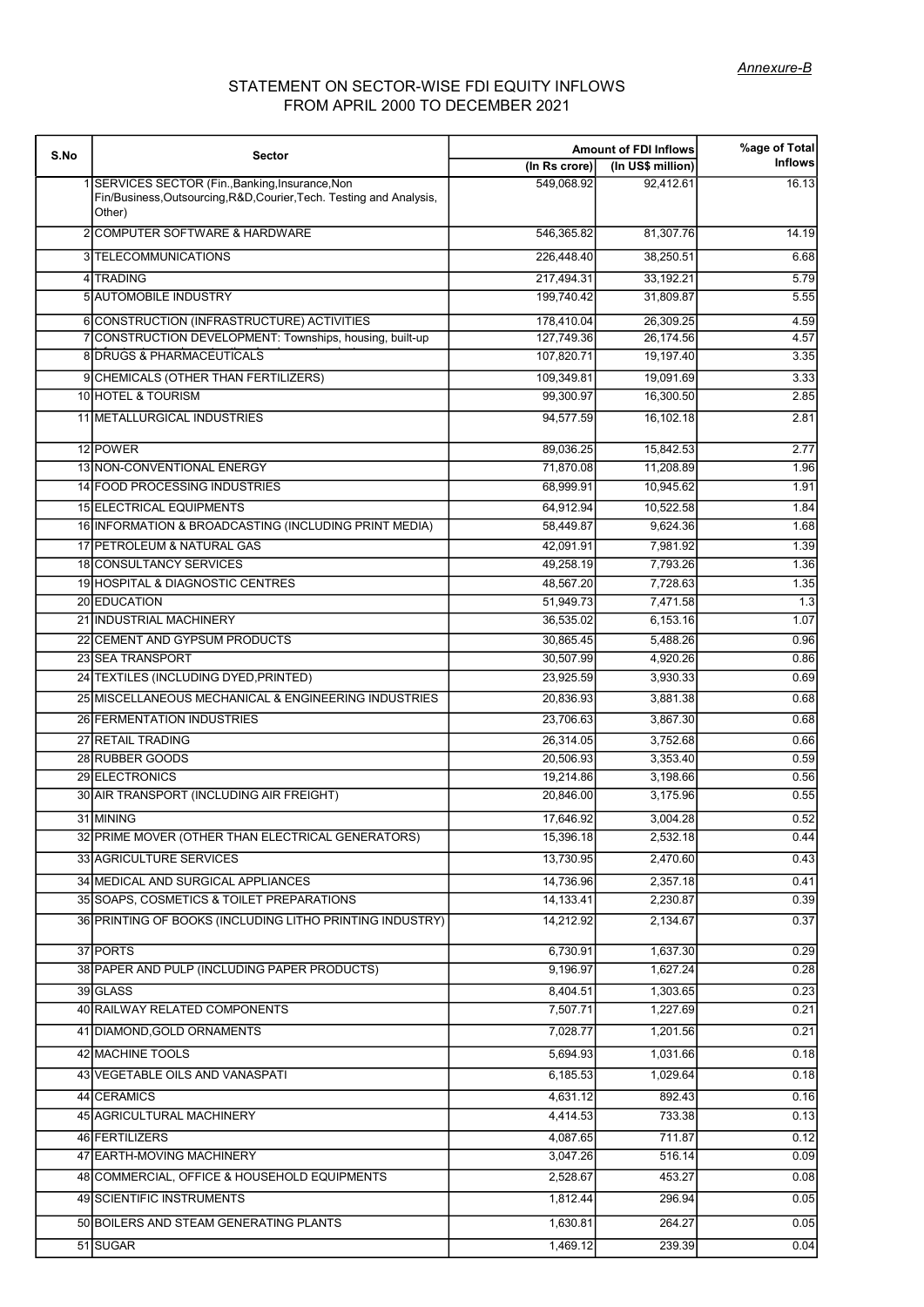| 52 LEATHER, LEATHER GOODS AND PICKERS                           | 1.260.65     | 219.48     | 0.04     |
|-----------------------------------------------------------------|--------------|------------|----------|
| 53 TIMBER PRODUCTS                                              | 1,218.78     | 201.9      | 0.04     |
| 54 TEA AND COFFEE (PROCESSING & WAREHOUSING COFFEE &<br>RUBBER) | 876.25       | 163.35     | 0.03     |
| 55 GLUE AND GELATIN                                             | 987.85       | 153.41     | 0.03     |
| 56 DYE-STUFFS                                                   | 598.65       | 100.55     | 0.02     |
| 57 INDUSTRIAL INSTRUMENTS                                       | 458.93       | 89.14      | 0.02     |
| 58 PHOTOGRAPHIC RAW FILM AND PAPER                              | 273.76       | 67.29      | 0.01     |
| 59 COAL PRODUCTION                                              | 119.19       | 27.73      | 0        |
| 60 <b>IDEFENCE INDUSTRIES</b>                                   | 79           | 12.51      | $\Omega$ |
| 61 MATHEMATICAL, SURVEYING AND DRAWING INSTRUMENTS              | 39.8         | 7.98       |          |
| 62 COIR                                                         | 22.05        | 4.07       | $\Omega$ |
| 63 MISCELLANEOUS INDUSTRIES                                     | 69,571.54    | 12,874.24  | 2.25     |
| <b>Sub Total</b>                                                | 3,494,456.60 | 572,807.16 |          |
| <b>RBI's-NRI Schemes (2000-2002)</b>                            | 533.06       | 121.33     |          |
| <b>GRAND TOTAL</b>                                              | 3,494,989.66 | 572,928.49 |          |